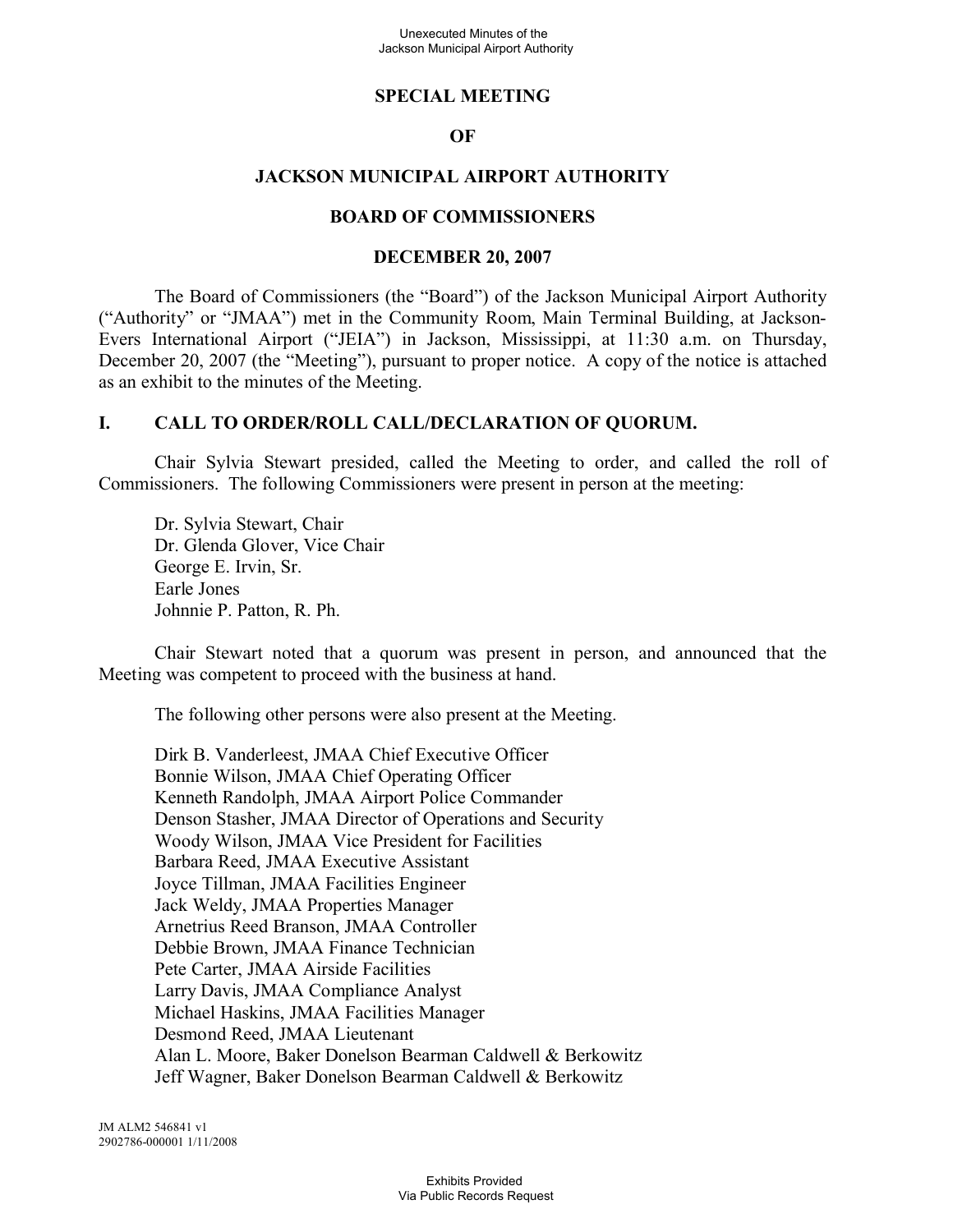Chuck Lott, Neel-Schaffer, Inc. Karina Broshchan, Aero Jackson Yuri Pyanov, Aero Jackson Don Sittman, Sittman Aviation Gene Davis, Sittman Aviation

# **II. APPROVAL AND EXECUTION OF MINUTES.**

# **A. Hawkins Field Committee Meeting on November 19, 2007.**

# **B. Open Session and Executive Session of Special Board Meeting on November 19, 2007.**

The Board considered the minutes of (i) the Hawkins Field Committee Meeting on November 19, 2007, and (ii) the Open Session and (iii) the Executive Session of the Special Board Meeting on November 19, 2007.

After discussion, upon motion duly made by Commissioner Jones, seconded by Commissioner Glover, and unanimously approved by the affirmative votes of all Commissioners present, said minutes were approved as presented and directed to be filed in the appropriate minute book and records of the Authority.

# **III. PUBLIC COMMENTS.**

None.

# **IV. REPORTS.**

# **A. Chief Executive Officer.**

1. Email Update dated December 19, 2007.

Mr. Vanderleest referred to an update on various projects and matters, which he had emailed to the Board on December 19, 2007. A copy of said update is attached as an exhibit to the minutes of the Meeting.

- 2. Airport Project Manager Summary, Ending November 30, 2007.
- 3. Airport Activity Statistics Report, Ending November 30, 2007.

Mr. Vanderleest directed the Board's attention to the Airport Project Manager Summary and the Airport Activity Statistics Report, as found in the packet distributed to the Board prior to the Meeting (the "Packet"), and discussed these reports with the Board. A copy of the Packet is attached as an exhibit to the minutes of the Meeting.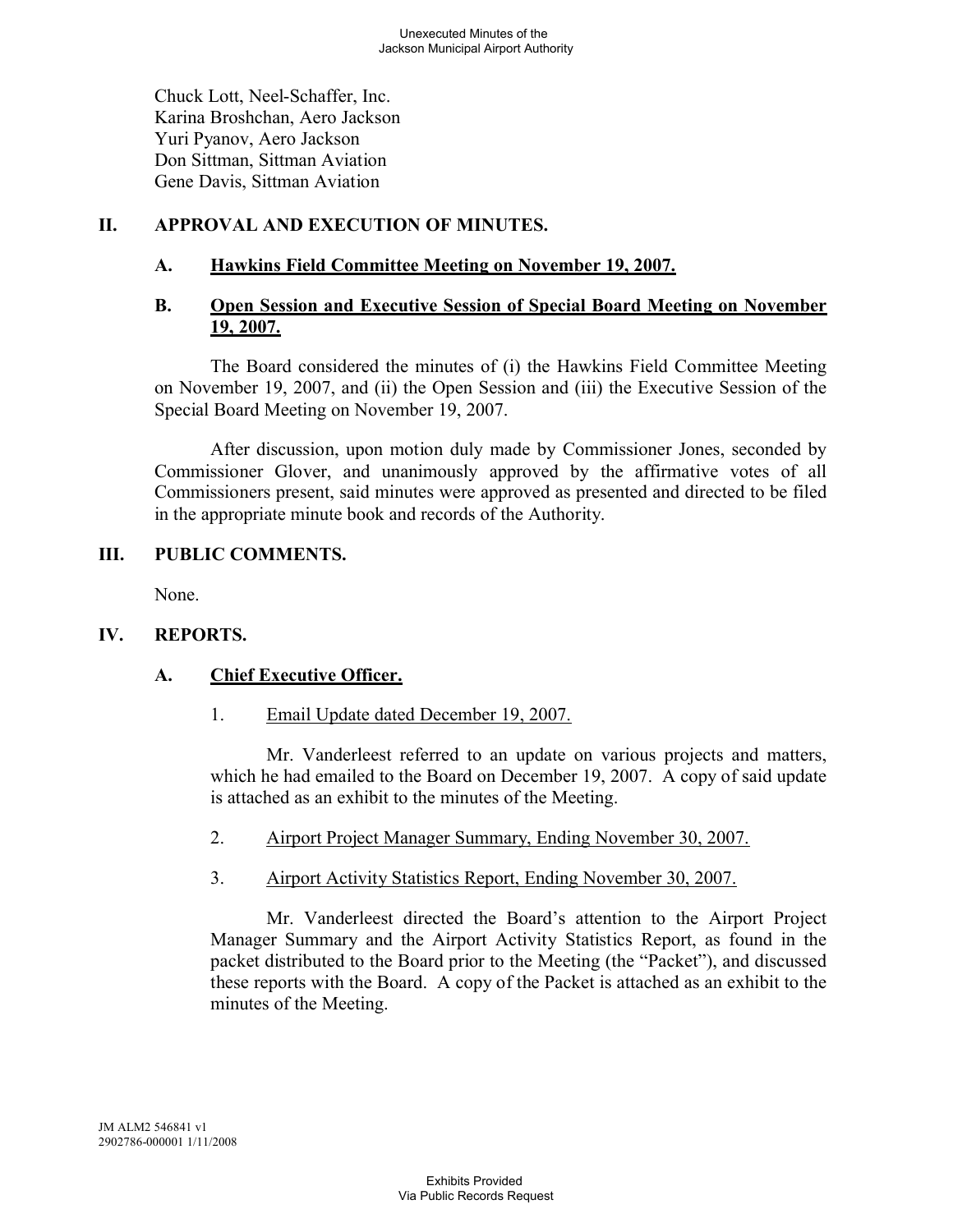- 4. Employee Recognitions.
	- a. Employee of the Month.
		- (1) December 2007: Debbie Brown, Finance Technician, Finance Department.

Mr. Vanderleest recognized and commended Ms. Brown as Employee of the Month for December 2007.

- b. Customer Service Recognition.
	- (1) Pete Carter, Mechanic, Facilities Department.
	- (2) Desmond Reed, Police Lieutenant, Public Safety Department.
	- (3) Ms. Bonnie A. Wilson, Chief Operating Officer, Executive Office.

Mr. Vanderleest advised the Board that on December 1, 2007, the Clarion-Ledger had printed a letter to the editor from Delta Airlines passenger Martha Hales Ball, who praised Mr. Carter, Mr. Reed and Ms. Wilson for their outstanding customer service on October 22, 2007.

5. Resolution Commending Former Chairman J. R. Jones.

Chair Stewart recognized former Board Chairman J. R. Jones, and read a resolution adopted by the Board at its November 19, 2007, meeting, commending Mr. Jones for his service on the Board. A copy of the resolution is attached as an exhibit to the minutes of the Meeting. After reading the resolution, Chair Stewart presented Mr. Jones with a copy of the resolution.

Mr. Jones thanked the Board, staff and other representatives of the Authority for the resolution, and expressed his appreciation their support and friendship while he was on the Board.

#### **B. Attorney.**

Mr. Moore said he had nothing to report at this time beyond the matters on the agenda for the Meeting.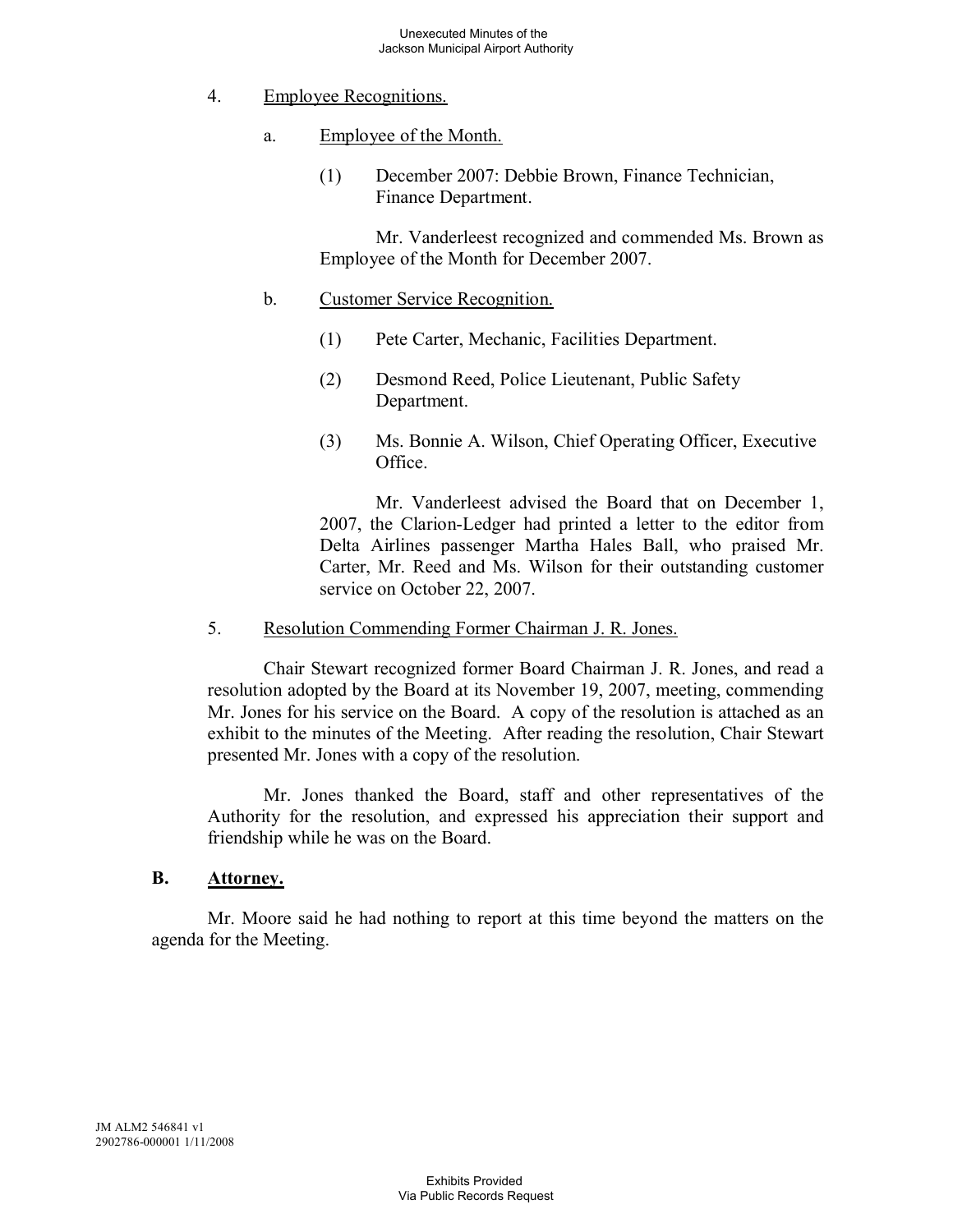## **V. ACTION ITEMS.**

# **A. Financial Matters.**

### 1. Fiscal Year 2007 Audit.

Mr. Vanderleest said that the Audited Financial Statements and Independent Auditors' Reports on Internal Accounting Controls and Compliance and Related Reports dated September 30, 2007 (collectively, the "FY2007 Audit") and Management Letter dated September 30, 2007 (the "2007 Management Letter"), prepared by Breazeale, Saunders & O'Neill, the Authority's certified public accounting firm, had been (i) distributed to the Board prior to the Meeting; (ii) reviewed with Commissioner Irvin, Chair of the Administration Committee, and Commissioner Stewart, Chair of the Board, the prior week; and (iii) discussed at the Administration Committee Meeting at 10:30 a.m. on December 20, 2007, which had been attended by all Commissioners. Mr. Vanderleest directed that (i) the PowerPoint presentation used by Brent Saunders and Pat Baldwin of Breazeale, Saunders & O'Neill during the Administration Committee Meeting; (ii) the Audited Financial Statements and Independent Auditors' Reports on Internal Accounting Controls and Compliance and Related Reports dated September 30, 2007; and (iii) the Management Letter dated September 30, 2007, be attached as exhibits to the minutes of the Meeting.

After discussion, upon motion duly made by Commissioner Irvin, seconded by Commissioner Patton, and unanimously approved by the affirmative votes of all Commissioners present, the Board adopted the following resolution.

#### **RESOLUTION ACCEPTING FISCAL YEAR 2007 AUDIT**

**WHEREAS**, Breazeale, Saunders & O'Neil, Ltd. (the "Auditors") have presented and discussed with the Board of Commissioners (the "Board") of the Jackson Municipal Airport Authority (the "Authority") the (i) Audited Financial Statements and Independent Auditors' Reports on Internal Accounting Controls and Compliance and Related Reports dated September 30, 2007, and (ii) the Management Letter dated September 30, 2007 (collectively, the "FY 2007 Audit"); and

**WHEREAS**, the Board has reviewed and considered the FY 2007 Audit;

**NOW, THEREFORE, BE IT RESOLVED**, the Board hereby approves and accepts the FY 2007 Audit and directs the staff of the Authority to take whatever actions are necessary and appropriate to comply with the recommendations set forth in said Management Letter and report thereon to the Board within ninety (90) days.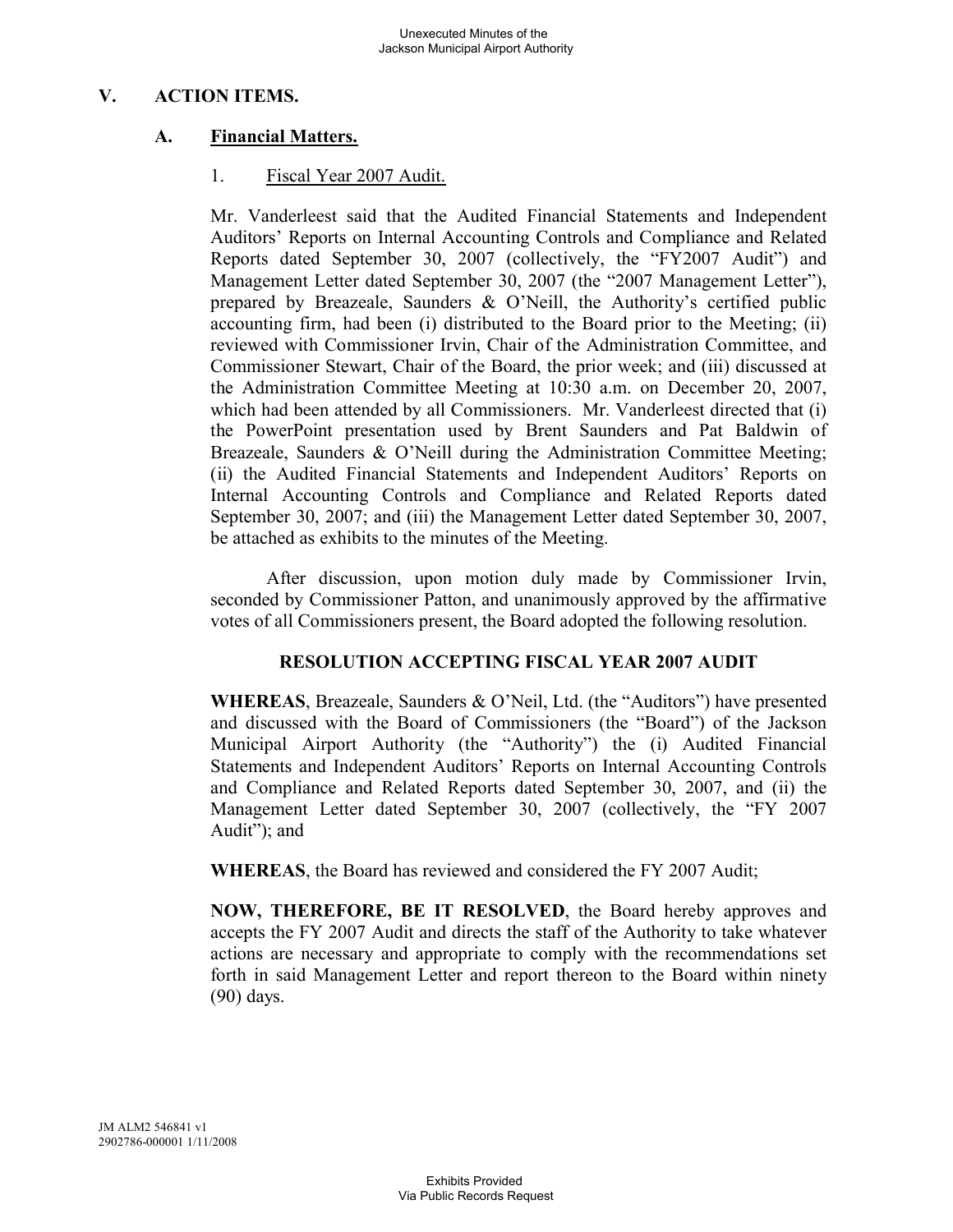- 2. Financial Reports for November 2007: Accept.
- 3. Claims Docket for November 2007: Approve.

Mr. Vanderleest discussed with the Board the Financial Reports for the Authority for the month of November 2007, and the Claims Docket for November 2007, as found in the Packet.

After discussion, upon motion duly made by Commissioner Glover, seconded by Commissioner Jones, and unanimously approved by the affirmative votes of all Commissioners present, the Board adopted the following resolution.

# **RESOLUTION ACCEPTING FINANCIAL REPORTS FOR NOVEMBER 2007 AND APPROVING AND AUTHORIZING PAYMENT OF CLAIMS DOCKET FOR NOVEMBER 2007**

**WHEREAS**, the Board of Commissioners (the "Board") of the Jackson Municipal Airport Authority (the "Authority") has reviewed and considered (i) certain financial statements for the Authority for the month and period ending November 30, 2007 (the "Financial Reports"), and (ii) the Claims Docket of the Authority for the month of November 2007 (the "Claims"), both the Financial Reports and the Claims being (i) included in the packet distributed to the Board prior to the December 20, 2007, Special Meeting of the Board, and (ii) incorporated herein by reference;

**NOW, THEREFORE, BE IT RESOLVED**, the Board hereby (i) accepts the Financial Reports and (ii) approves and authorizes payment of the Claims in the total amount of \$694,355.03.

#### **B. Service Agreements.**

1. Amendment to Addendum for Professional Services with Canizaro Cawthon Davis, JEIA: Approve Amendment.

Mr. Vanderleest directed the Board's attention to the memorandum in the Packet which described the matter set out above, and discussed this matter with the Board.

After discussion, upon motion duly made by Commissioner Jones, seconded by Commissioner Glover, and unanimously approved by the affirmative votes of all Commissioners present, the Board adopted the following resolution.

# **RESOLUTION APPROVING AND AUTHORIZING AMENDMENT TO AGREEMENT WITH CANIZARO CAWTHON DAVIS**

**WHEREAS**, the staff of the Jackson Municipal Airport Authority (the "Authority") has recommended that the Board of Commissioners (the "Board") of the Authority approve and authorize negotiation and execution of an amendment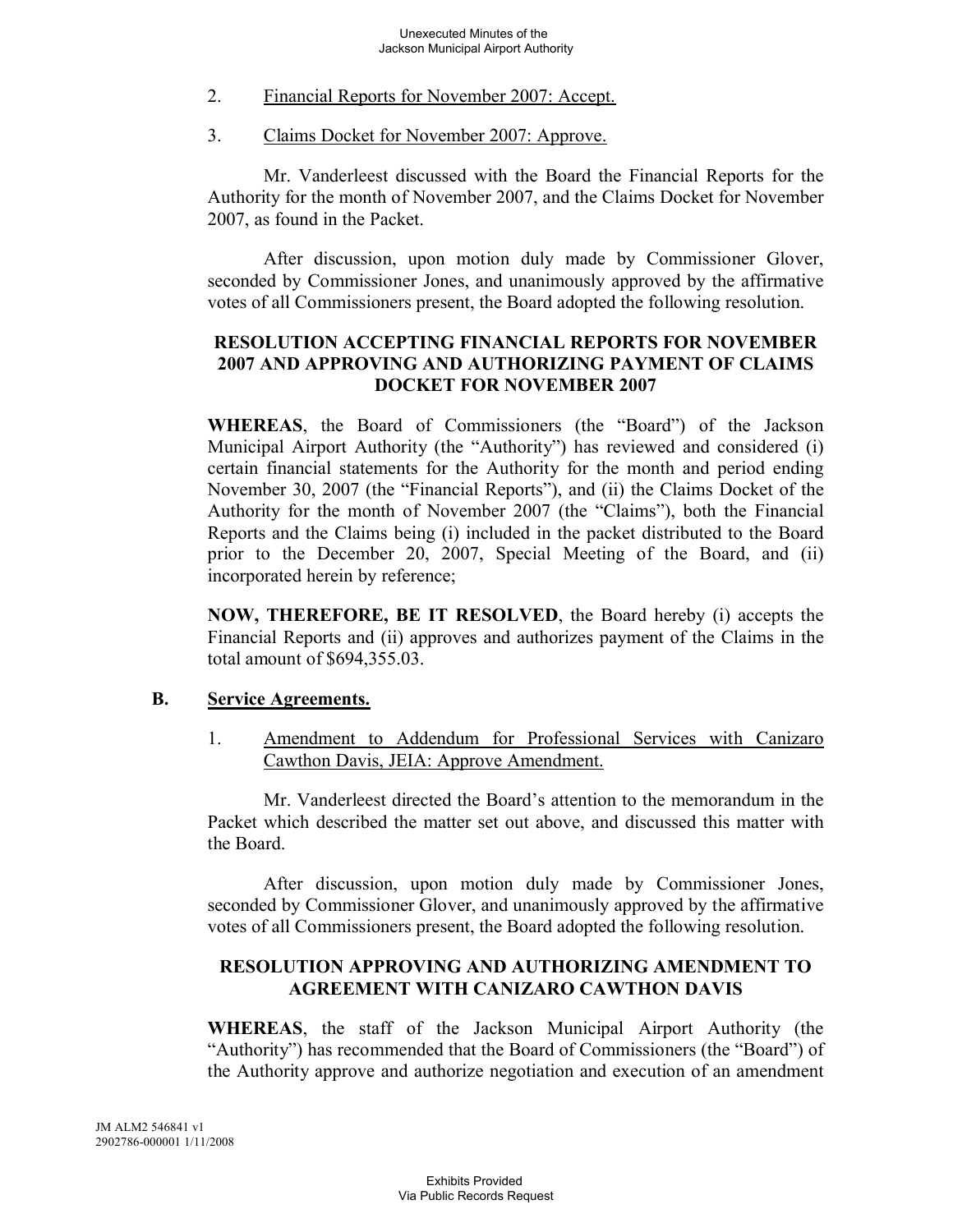to Addendum No. 7 to the Standard Form Agreement with Canizaro Cawthon Davis for ad hoc support services (the "Canizaro Amendment"), all as more particularly described in that certain memorandum dated December 12, 2007, which was (i) included in the packet distributed to the Board prior to the December 20, 2007, Special Meeting of the Board, and (ii) incorporated herein by reference (the "Memorandum") ; and

**WHEREAS**, the Board has reviewed and considered the Memorandum and considered said recommendations by the staff of the Authority;

**NOW, THEREFORE, BE IT RESOLVED**, the Board hereby determines that it would be in the best interests of and in furtherance of the duties and responsibilities of the Authority to, and the Board hereby does, approve and authorize negotiation and execution of the Canizaro Amendment, said Canizaro Amendment to be in such form and to contain such terms and conditions consistent with the Memorandum, as may be deemed appropriate by the Chief Executive Officer of the Authority, as evidenced by his execution thereof.

### **C. Construction Projects.**

There was no discussion or action taken regarding construction projects at the Meeting.

### **D. Procurements.**

- 1. Leases of Copiers, JMAA: Approve Leases.
- 2. JMAA Project No. 004-08, Purchase and Installation of Passenger Jet Bridges, JEIA: Authorization to Advertise for Bids.
- 3. JMAA Project No. 043-06, Main Deck Loader Auxiliary Equipment Purchase, JEIA: Award Contract(s).

Mr. Vanderleest directed the Board's attention to the memoranda in the Packet which described each of the matters set out above, and discussed each of these matters with the Board.

After discussion, upon motion duly made by Commissioner Glover, seconded by Commissioner Patton, and unanimously approved by the affirmative votes of all Commissioners present, the Board adopted the following resolution.

### **RESOLUTION APPROVING AND AUTHORIZING CERTAIN ACTIONS WITH RESPECT TO CERTAIN PROCUREMENTS**

**WHEREAS**, the staff of the Jackson Municipal Airport Authority (the "Authority") has recommended that the Board of Commissioners (the "Board") of the Authority approve and authorize certain actions with respect to certain procurements identified below, all as more particularly described in certain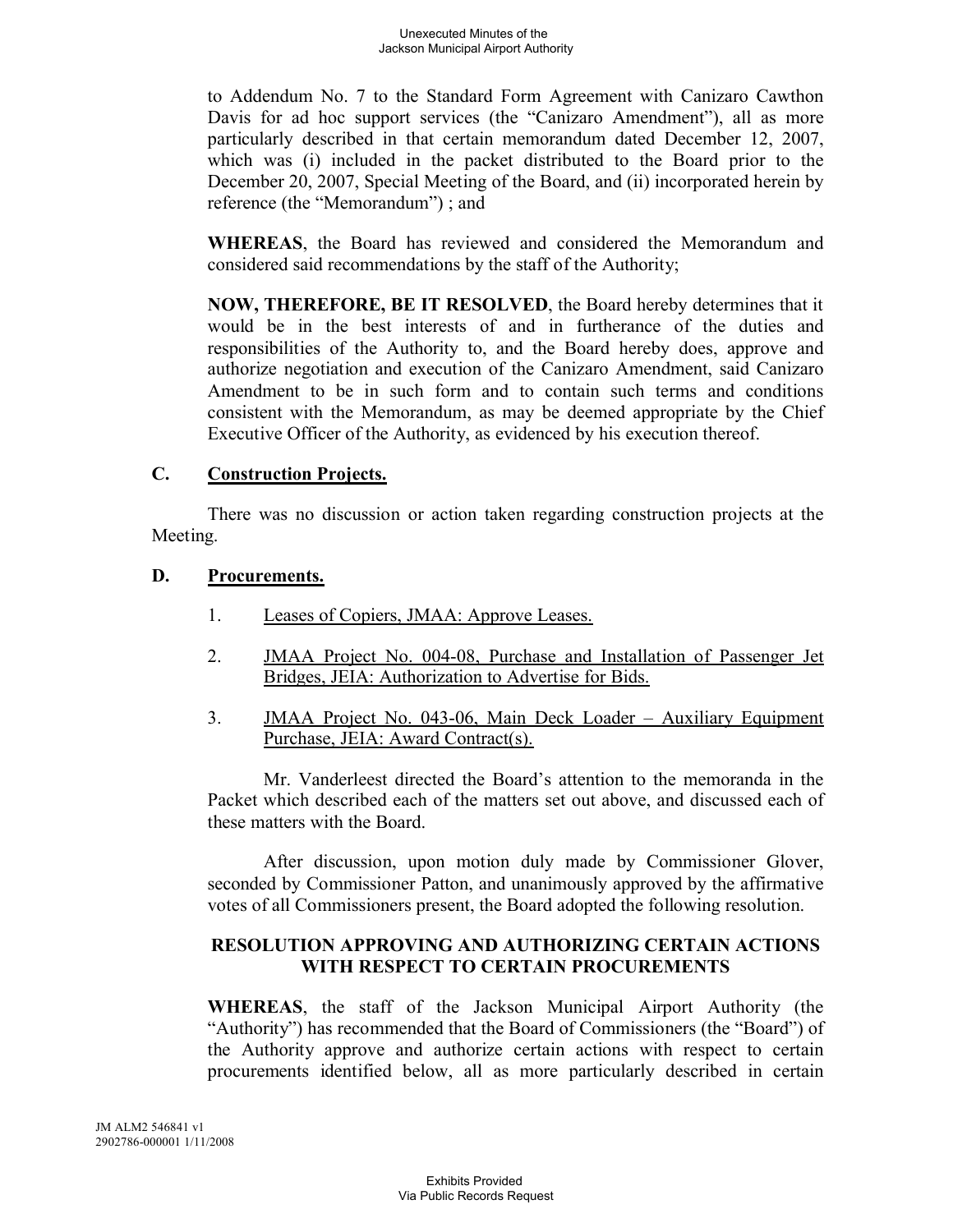memoranda (i) included in the packet distributed to the Board prior to the December 20, 2007, Special Monthly Meeting of the Board (separately, each a "Memorandum;" collectively, the "Memoranda") and (ii) incorporated herein by reference; and

**WHEREAS**, the Board has reviewed and considered said Memoranda and considered said recommendations by the staff of the Authority;

**NOW, THEREFORE, BE IT RESOLVED**, the Board hereby determines that it would be in the best interests of and in furtherance of the duties and responsibilities of the Authority to, and the Board hereby does, take the following action:

- 1. The Board approves and authorizes execution of multiple lease agreements (the "Copier Leases") with Ricoh for four (4) copy machines in accordance with the terms and conditions set out for such leases on the Express Purchase List maintained by the Mississippi Department of Finance, or better, said Copier Leases to be in such form and to contain such terms and conditions consistent with the Memorandum dated December 17, 2007, relating to this matter, as may be deemed appropriate by the Chief Executive Officer of the Authority, as evidenced by his execution thereof.
- 2. The Board approves and authorizes publication of an advertisement for bids for (i) the purchase and installation of passenger boarding bridges for each of Gate 1 (U. S. Airways Express) and Gates 17 and 19 (Delta) at Jackson-Evers International Airport ("JEIA") and (ii) construction of appropriate foundations for said jet bridges, as more particularly described in the Memorandum dated December 10, 2007, relating to this matter.
- 3. The Board (i) determines that the failure of Aircraft International ("AI") to submit its bid in the required format did not affect the competitive nature of the bid process or offer AI any competitive advantage and, therefore, waives said irregularity and accepts the bid by AI in the amount of \$18,872.00 as the lowest and best bid for the purchase of seven (7) static racks at JEIA; (ii) accepts the bid by Renmark-Pacific Corporation ("RPC") in the amount of \$23,100.00 for the purchase of six (6) aircraft/air freight pallets; (iii) authorizes and directs the staff of the Authority to negotiate and execute agreements for said procurements with AI and RPC (the "AI Agreement" and "RPC Agreement," respectively), said AI Agreement and RPC Agreement to be in such form and to contain such terms and conditions consistent with the Memorandum dated December 17, 2007, relating to this matter, as may be deemed appropriate by the Chief Executive Officer of the Authority, as evidenced by his execution thereof; and (iv) authorizes and directs the staff to seek quotes in accordance with applicable law for the purchase of certain LD7 and LD3 containers and associated pallets.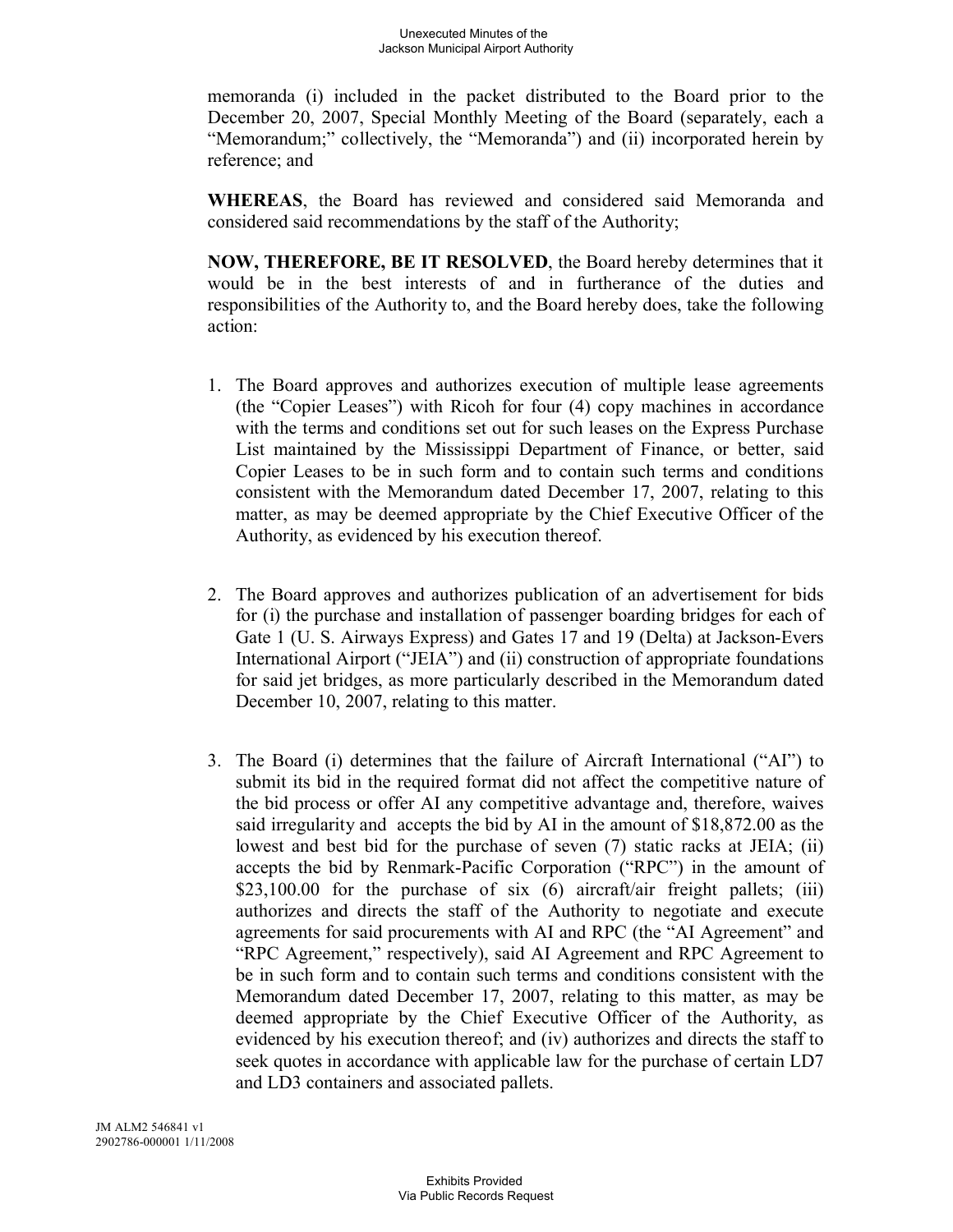### **E. Lease and Concession Agreements.**

- 1. American Eagle Airlines, Inc., Airport Use Permit and Lease Agreement, JEIA: Amend Agreement.
- 2. Barrett Aircraft Company, Inc. d/b/a Jacobs Aircraft Company, General Fixed Base Operations Lease and Operating Agreement, HKS: Assignment of Lease.
- 3. Daily Equipment Company Non-Commercial Hangar Lease Agreement, HKS: Amend Agreement.

Mr. Vanderleest directed the Board's attention to the memoranda in the Packet which described each of the matters set out above, and discussed each of these matters with the Board.

During discussion of the request for approval of an assignment of the Barrett FBO lease at Hawkins Field, Mr. Vanderleest (i) introduced Dr. Donald B. Sittman and Gene Davis, two of the principals of Sittman Aircraft Company, LLC ("Sittman"), (ii) advised the Board that the application by Sittman had been reviewed by Aviation Management Consulting Group, which had recommended that the Sittman application be approved, (iii) said that the request for consent to the assignment of the FBO lease had been discussed with and approved by the Hawkins Field Board Committee, and (iv) said that Commissioners Patton and Irvin had visited with the principal parties and supported approval of said consent.

After discussion, upon motion duly made by Commissioner Irvin, seconded by Commissioner Jones, and unanimously approved by the affirmative votes of all Commissioners present, the Board adopted the following resolution.

# **RESOLUTION APPROVING AND AUTHORIZING CERTAIN ACTIONS WITH RESPECT TO CERTAIN LEASE AGREEMENTS**

**WHEREAS**, the staff of the Jackson Municipal Airport Authority (the "Authority") has recommended that the Board of Commissioners (the "Board") of the Authority approve and authorize certain actions with respect to certain lease agreements identified below, all as more particularly described in certain memoranda (i) included in the packet distributed to the Board prior to the December 20, 2007, Special Monthly Meeting of the Board (separately, each a "Memorandum;" collectively, the "Memoranda") and (ii) incorporated herein by reference; and

**WHEREAS**, the Board has reviewed and considered said Memoranda and considered said recommendations by the staff of the Authority;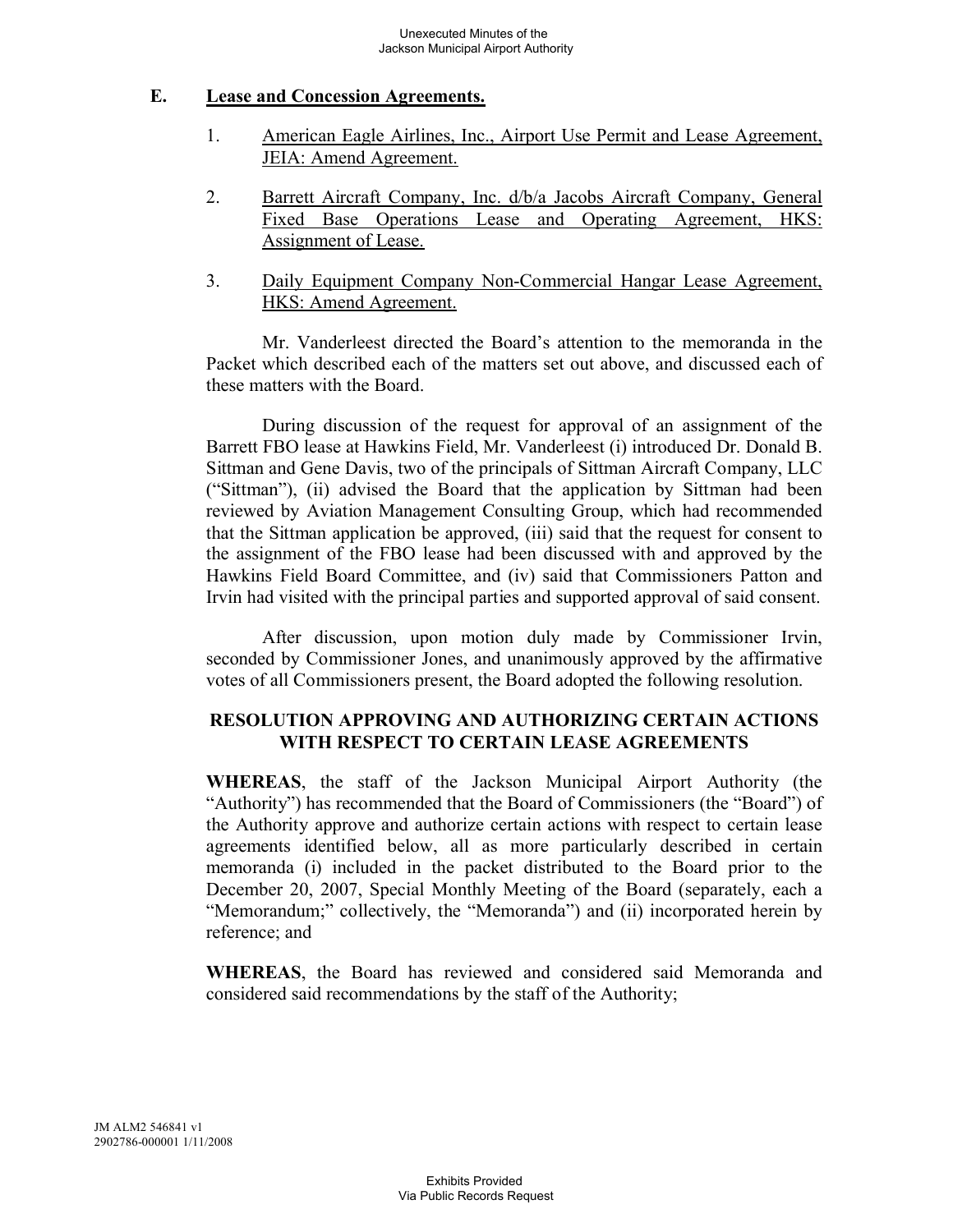**NOW, THEREFORE, BE IT RESOLVED**, the Board hereby determines that it would be in the best interests of and in furtherance of the duties and responsibilities of the Authority to, and the Board hereby does, take the following action:

- 1. The Board approves and authorizes negotiation and execution of an amendment (the "AEA" Amendment) to the Airport Use Permit and Lease Agreement between the Authority and American Eagle Airlines, Inc. ("AEA") to provide that a baggage conveyor be added to the jet bridge utilized by AEA at Jackson-Evers International Airport, with the cost thereof to be recovered by the Authority under the AEA Amendment, all as more particularly set out in the Memorandum dated December 4, 2007, relating to this matter, said AEA Amendment to be in such form and to contain such terms and conditions consistent with said Memorandum as may be deemed appropriate by the Chief Executive Officer of the Authority, as evidenced by his execution thereof.
- 2. The Board approves and authorizes execution of one or more consents (collectively, the "Consent") to an assignment of the existing General Fixed Base Operations Lease and Operating Agreement (the "Barrett Agreement") from Barrett Aircraft Company, Inc. d/b/a Jacobs Aircraft Company ("Barrett") to Sittman Aircraft Company, LLC ("Sittman"), said Consent to be in such form and to contain such terms and conditions consistent with the Memorandum dated December 10, 2007, relating to this matter, as may be deemed appropriate by the Chief Executive Officer of the Authority, as evidenced by his execution thereof.
- 3. The Board approves and authorizes negotiation and execution of an amendment (the "Daily Amendment") to the Non-Commercial Hangar Lease Agreement between the Authority and Daily Equipment Company (the "Daily Agreement") to provide an option for a second five-year renewal term of the Daily Agreement, which would extend the Daily Agreement through September 30, 2020, said Daily Amendment to be in such form and to contain such terms and conditions consistent with the Memorandum dated November 27, 2007, relating to this matter, as may be deemed appropriate by the Chief Executive Officer of the Authority, as evidenced by his execution thereof.

# **F. Grants.**

There was no discussion or action regarding grants at the Meeting.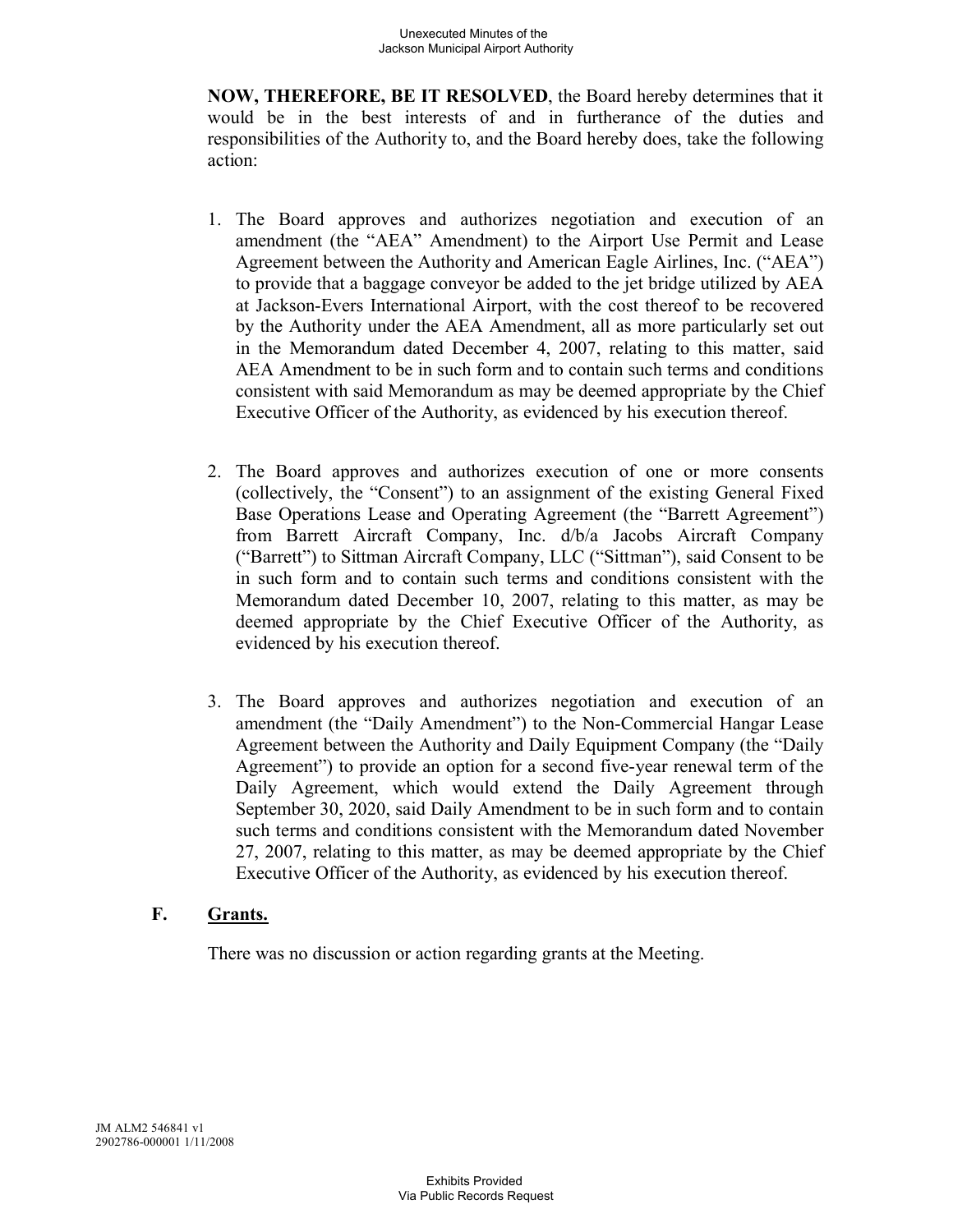### **G. Other Matters.**

1. Hawkins Field: Authorize Hawkins Field Airfest and Airshow 2008 and Negotiation and Execution of Contracts in Connection with Airshow.

Mr. Vanderleest directed the Board's attention to the memorandum dated December 12, 2007, in the Packet which described this matter, and discussed this matter with the Board.

During discussion, Commissioner Irvin encouraged the staff to market the air show beyond the Greater Jackson area. Mr. Vanderleest said that the staff would work with the City of Jackson Tourism and Convention Bureau to maximize advertising for the air show.

After discussion, upon motion duly made by Commissioner Irvin, seconded by Commissioner Patton, and unanimously approved by the affirmative votes of all Commissioners present, the Board adopted the following resolution.

## **RESOLUTION AUTHORIZING AIRSHOW AT HAWKINS FIELD AND CONTRACTS RELATING THERETO**

**WHEREAS**, the Board of Commissioners (the "Board") of the Jackson Municipal Airport Authority (the "Authority") has previously expressed its support for hosting an air show at Hawkins Field Airport in April 2008 (the "Hawkins Field Airshow"); and

**WHEREAS**, the staff of the Authority has recommended that the Board approve and authorize negotiation and execution of all agreements and contracts necessary and appropriate in connection with the Hawkins Field Airshow, including without limitation a contract with Dave Schultz Air Shows, LLC for air show coordination, operations and announcing services, and other agreements with participants and performers, vendors and other providers of goods and services, subject to a total project budget of \$75,000.00 (the "Hawkins Field Airshow Agreements"), as more particularly described in that certain memorandum dated December 12, 2007, which was (i) included in the packet distributed to the Board prior to the December 20, 2007, Special Monthly Meeting of the Board and (ii) incorporated herein by reference (the "Memorandum"); and

**WHEREAS**, the Board has reviewed the Memorandum and considered said recommendation by the staff of the Authority;

**NOW, THEREFORE, BE IT RESOLVED,** the Board hereby determines that it would be in the best interests of and in furtherance of the duties and responsibilities of the Authority to, and the Board hereby does, approve and authorize negotiation and execution of the Hawkins Field Airshow Agreements, said Hawkins Field Airshow Agreements to be in such form and to contain such terms and conditions consistent with the Memorandum as may be deemed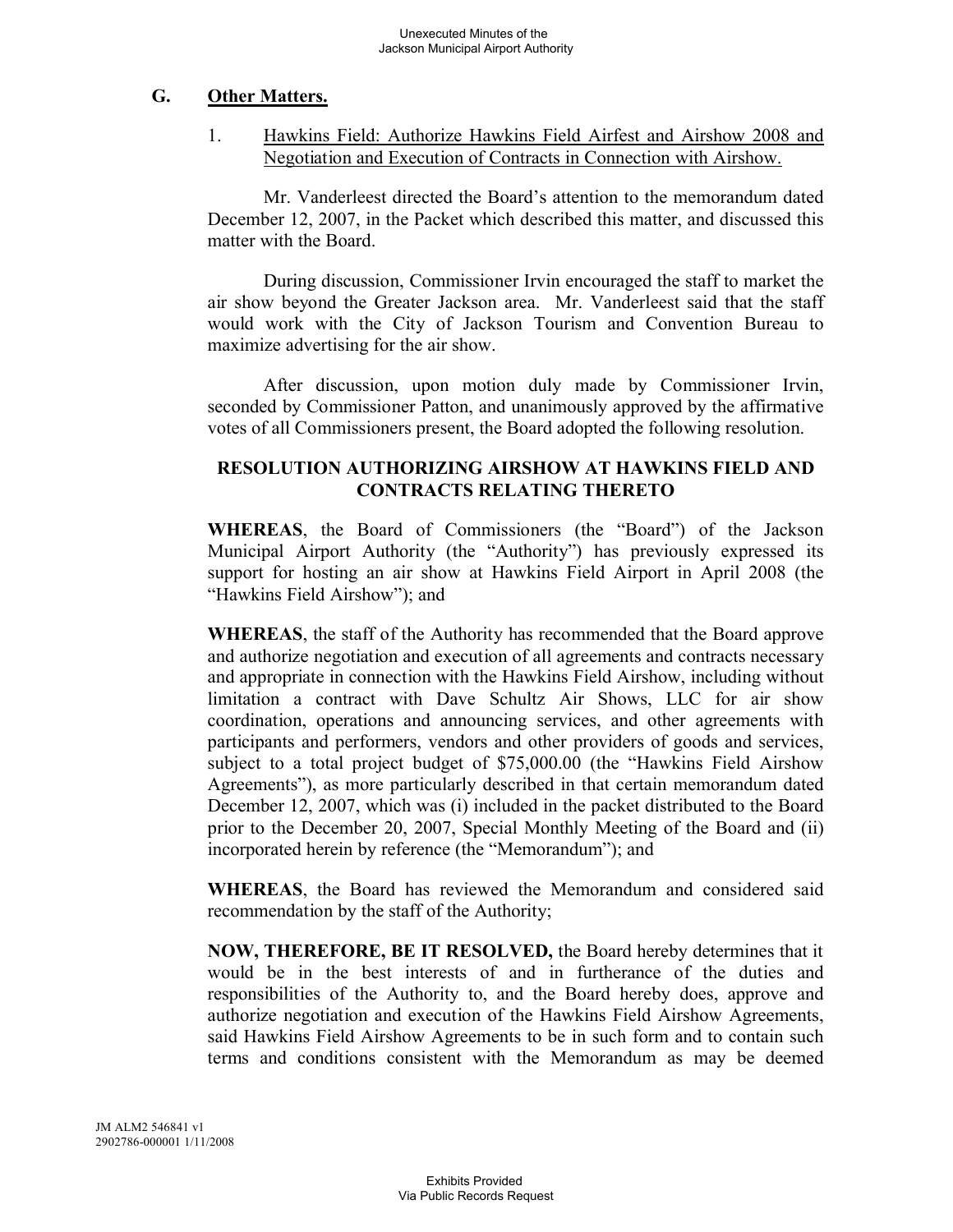appropriate by the Chief Executive Officer of the Authority, as evidenced by his execution thereof.

### 2. FAA Reauthorization.

Mr. Vanderleest advised the Board that it appears as if there will be no new Airport Improvement Program ("AIP") grants authorized by FAA unless there is an existing letter of intent or funds carried over from a prior grant, until Congress adopts and authorizes a full cycle of AIP grant funding.

### 3. Board Committee and Monthly Meetings.

Chair Stewart asked the staff to distribute to the Board a complete schedule of Board committee meetings, work sessions and monthly meetings during 2008. She also said that she had requested that the Chair, the CEO, legal counsel, and the Chair of the Board committee scheduled to meet each month, meet prior to the committee meeting and Board meeting each month to discuss the upcoming agenda and other matters relating to that Board committee.

### 4. CEO Evaluation Process.

Chair Stewart advised the Board that she would initiate the annual evaluation process for the CEO within the next few weeks.

5. Board Travel.

The Board discussed various ACI-NA, AAAE and AMAC meetings scheduled over the next several months.

After discussion, upon motion duly made by Commissioner Irvin, seconded by Commissioner Patton, and unanimously approved by the affirmative votes of all Commissioners present, the Board adopted the following resolution.

# **RESOLUTION APPROVING BOARD TRAVEL**

**RESOLVED**, the Board of Commissioners (the "Board") of the Jackson Municipal Airport Authority (the "Authority") hereby approves and authorizes all Commissioners and the Chief Executive Officer of the Authority to incur reasonable travel and lodging expenses in connection with ACI-NA, AAAE, and AMAC meetings during the months of January, February and March, 2008, subject to submission of appropriate expense vouchers and records.

# **VI. DISCUSSION: STRATEGIC INITIATIVES.**

There was no further discussion or action taken regarding strategic initiatives at the Meeting.